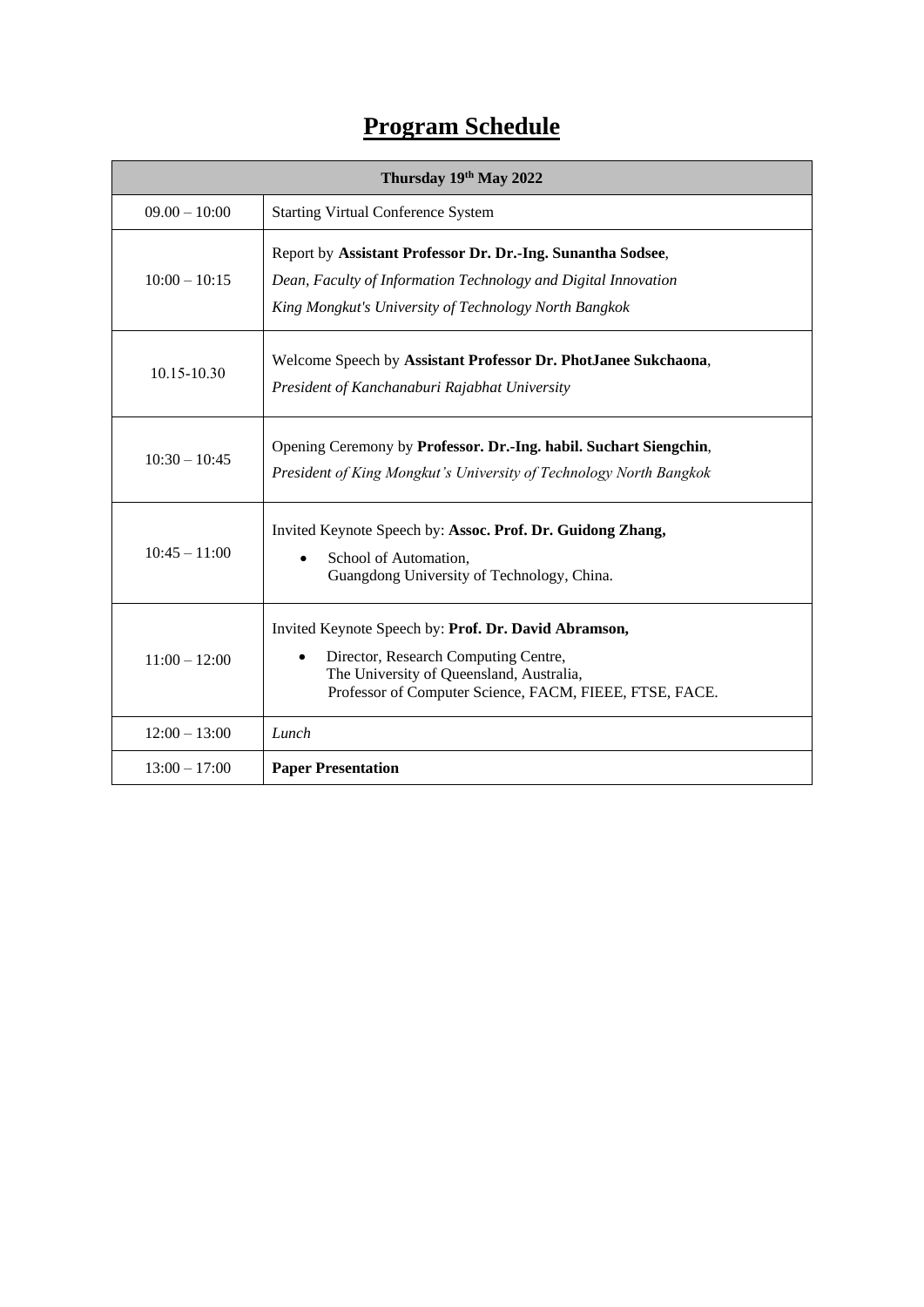| Thursday 19th May 2022           |                                                                                                                                                                                                                                                  |  |
|----------------------------------|--------------------------------------------------------------------------------------------------------------------------------------------------------------------------------------------------------------------------------------------------|--|
| Room I                           |                                                                                                                                                                                                                                                  |  |
| $13:00 - 13:20$<br>IC2IT2022-024 | Efficiency Optimization for Operational Performance in Green Supply Chain<br>Sourcing using Data Envelopment Analysis: An Empirical Study<br>Kasin Ransikarbum, Chewaphorn Chaiyaphan, Siwaporn Suksee and Sombat<br>Sinthuchao                  |  |
| $13:20 - 13:40$<br>IC2IT2022-004 | Multi-Tenant Blockchain-Based State Land Allocation and Usage System for<br><b>Government Agencies</b><br>Wee Sritippho and Sukumal Kitisin                                                                                                      |  |
| $13:40 - 14:00$<br>IC2IT2022-008 | Modified Ant System with Threshold for the Vehicle Routing Problem<br>Petcharat Rungwachira and Arit Thammano                                                                                                                                    |  |
| $14:00 - 14:20$<br>IC2IT2022-009 | Discovery of Business Model Transform in Commerce Using LSA Approach with<br><b>Firm Information Disclosure</b><br>Sompong Promsa-ad and Nichnan Kittiphattanabawon                                                                              |  |
| $14:20 - 14:40$<br>IC2IT2022-019 | Multi-objective Optimization of Aluminum Profile Extrusion Process<br>Jaramporn Hassamontr and Theera Leephaicharoen                                                                                                                             |  |
| $14:40 - 15:00$<br>IC2IT2022-021 | <b>Bitcoin Considered Harmful</b><br>Wolfgang A. Halang and Mario M. Kubek                                                                                                                                                                       |  |
| $15:00 - 15:20$                  | <b>Break</b>                                                                                                                                                                                                                                     |  |
| $15:20 - 15:40$<br>IC2IT2022-016 | <b>AutoRat: Automated Risk Assessment Tool for Network Mapper Scanning</b><br>Atit Sethapanee, Tanakorn Nimitrchai and Somchart Fugkeaw                                                                                                          |  |
| $15:40 - 16:00$<br>IC2IT2022-028 | SPP-EEGNET: An Input-Agnostic Self-supervised EEG Representation Model<br>for Inter-Dataset Transfer Learning<br>Xiaomin Li and Vangelis Metsis                                                                                                  |  |
| $16:00 - 16:20$<br>IC2IT2022-011 | <b>Integrating Fishbone Diagram from Descriptive and Predictive Data Mining for</b><br>Describing the Relation between Cardiovascular Diseases and Related Items<br>Sawinee Sangsuriyun, Peera Liewlom, Surasak Tangsakul and Sasithorn Suchaiya |  |
| $16:20 - 16:40$<br>IC2IT2022-013 | Chertify: Wood Identification-based Mobile Cross-Platform by Deep Learning<br><b>Technique</b><br>Teerasak Wongpoo, Wannamongkol Sriwan, Taravichet Titijaroonroj<br>and Pornsuree Jamsri                                                        |  |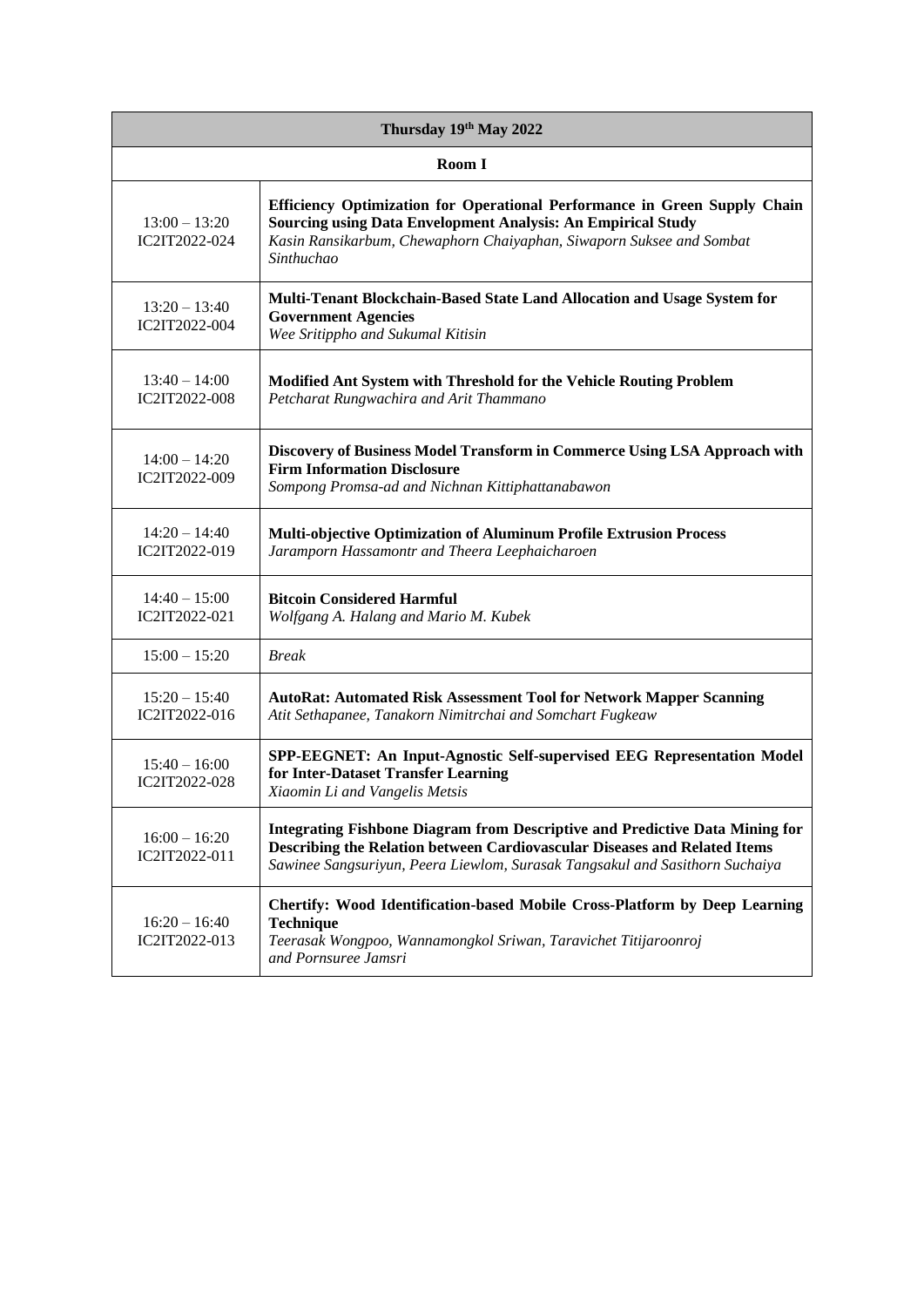| Friday 20 <sup>th</sup> May 2022 |                           |  |
|----------------------------------|---------------------------|--|
| $09:00 - 10:00$                  | <b>Paper Presentation</b> |  |
| $10:00 - 10:20$                  | <b>Break</b>              |  |
| $10:20 - 12:00$                  | <b>Paper Presentation</b> |  |